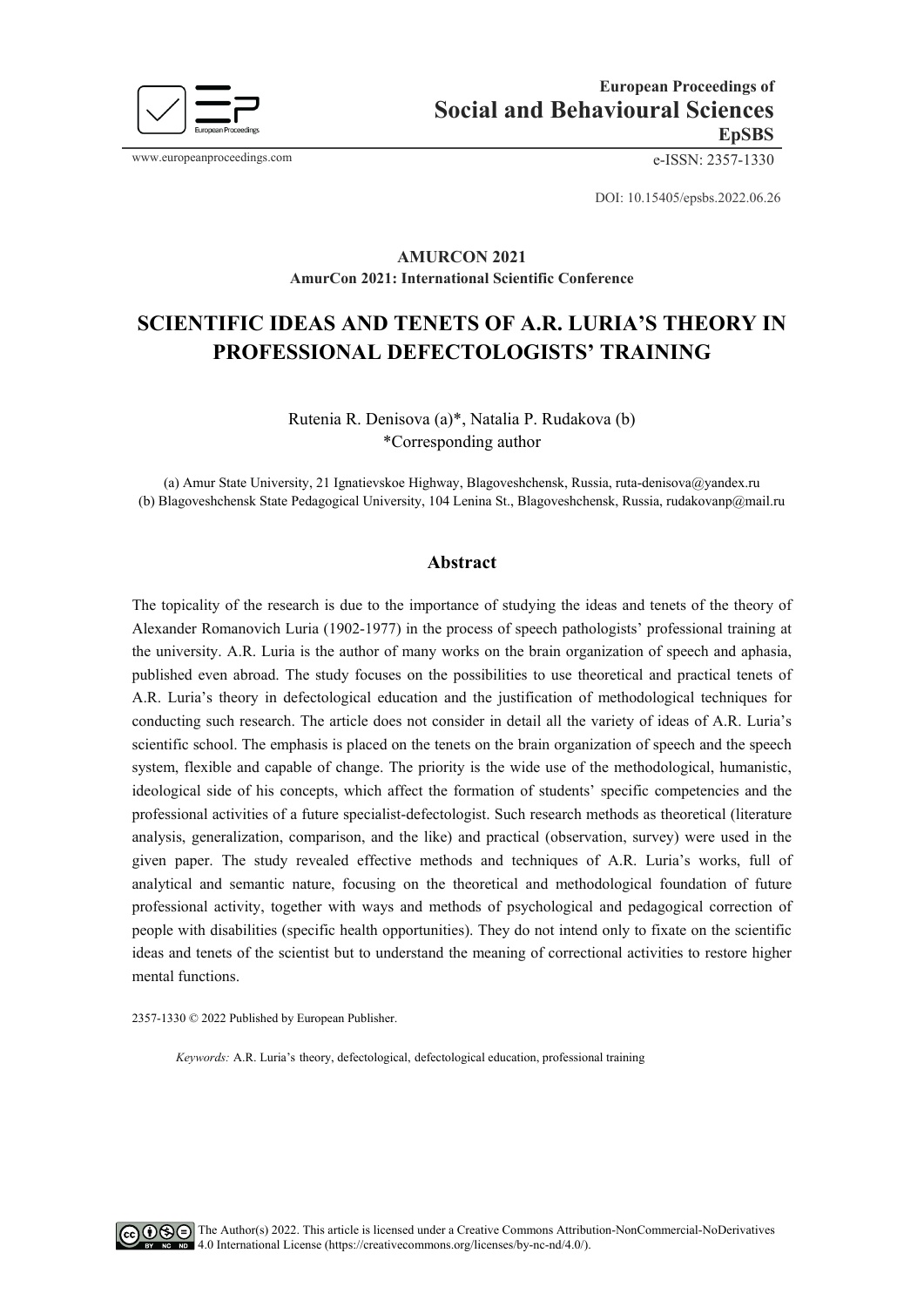# **1. Introduction**

In the changed conditions of defectologists' professional training, attention is increasingly paid to the formation of future specialists with meta-subject competencies, working for the long term. They also develop specific competencies, which will allow the teacher to combine individual and integrated approaches in the specific educational system because of the increase in the number of persons with disabilities with a complex defect structure (Denisova & Kalinichenko, 2017; Nestik, 2021).

In our opinion, it is vital to update the system of defectologists' professional training to meet new professional educational standards. Fundamental ideas in the educational process and the leading concepts of scientists from general psychology, pedagogy, defectology, neuropsychology, and aphasiology could help achieve this goal (Ardila et al., 2020; Luria, 2018b).

The name of Luria (1976) occupies a significant place among researchers. He is the author of numerous works on the brain organization of speech and aphasia. His works were published simultaneously in Russian and English, and often foreign publications were ahead of domestic ones.

The undoubted A.R. Luria's contribution to the theoretical foundations of world and domestic pedagogy and psychology of the twentieth century is generally recognized. Therefore, the use of A.R. Luria's scientific works meets modern standards of professional training and contributes to an integral system of pedagogical knowledge in special education among students (Korsakova & Prakht, 2002; Veraksa et al., 2019).

The future defectologist will become an active participant in educational relations. He will be involved in practical activities and demonstrate the mastery of specific methods and scenarios of psychological and pedagogical support for adults and children with diverse multiple developmental disabilities. He will have to prove himself as a researcher and actively develop research areas of the correctional educational process. All this is predominantly due to the methodological literacy and specialist's competence in the restoration of higher mental functions of persons with disabilities (Luria, 2020b; Tsyganok, 2019; Zhuravlev & Pochebut, 2021).

Various authors (Ardila et al., 2020; Denisova & Kalinichenko, 2017; Veraksa et al., 2019; Zhuravlev & Pochebut, 2021) highlighted these issues. Domestic scientists unanimously stand on the theoretical positions of L. S. Vygotsky's cultural and historical concept (Ardila et al., 2020; Denisova & Kalinichenko, 2017; Luria, 1947; Mikhailov et al., 2019; Veraksa et al., 2019). According to it, only the assimilation of social experience contributes to higher mental functions. In this regard, the tenets of A.R. Luria's theory about the brain organization of speech and specific contributions of various brain regions to the speech system capable of plastic change are significant to use widely in the course of professional training.

# **2. Problem Statement**

Considering the high topicality and insufficient development of the studied issue, we identified the main problem of the study. It is to identify the possibilities of using the theoretical and practical tenets of Russian scientist Alexander Romanovich Luria's theory in the field of aphasiology while studying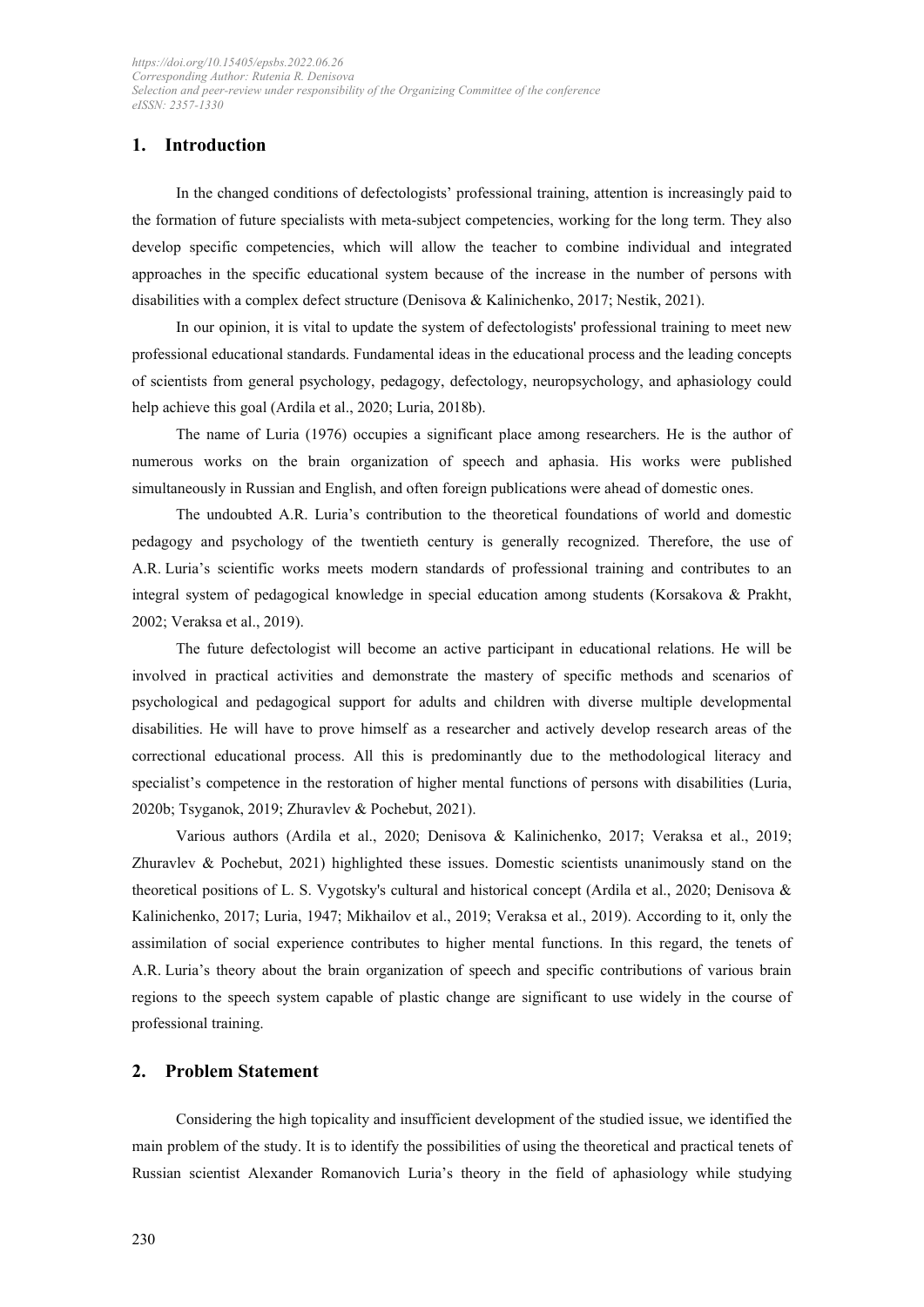specific disciplines of the Bachelor's and Master's degree programs in the field of Special (defectological) education.

#### **3. Research Questions**

The most important methodological principle in defectologists' professional training is the usage of the classics of defectological science. Despite the widespread dissemination of A.R. Luria's concepts, there is no clear opinion on which tenets to rely and how to use them functionally in the context of vocational education.

In the fundamental monographs on the brain organization of speech and aphasia, A.R. Luria analyzed two areas. They are the development and the process of disintegration of local brain damage. He stated that that "study has implemented one of my earlier goals and opened new scientific problems, such as aphasia, and early child development, which occupied a central place in my subsequent work" (Luria, 2001, p. 13).

Clinical experience has allowed scientists to carefully examine the symptoms of the three main types of aphasia identified in the 20-30ies of the XX century.

In the book "Traumatic aphasia," published in 1947, the author summarizes the results of these problems. This scientific work made A.R. Luria a world-famous scientist. The author examined the symptoms of aphasic disorders in a new way, which undoubtedly became an achievement of Russian scientific thought. Psychological and psychophysiological studies, which were devoted to the pathogenesis of brain activity, were included in several basic clinical concepts. The author's justification of restorative therapy techniques that played a crucial role in traumatic aphasia facilitated the significant advancement of the doctrine of aphasia and the introduction of logic into some complicated issues of aphasiology (Luria, 1947).

According to Luria (2019) himself, one of his prominent scientific heritages is the book "The Lost and Returned World," published in 1971. No less A.R. Luria's well-known work is the monograph "Higher cortical functions of a person and their disorders in local brain damage." It has been reprinted many times (1962, 1969, and 2018) and includes the results of a study of factors that underlie disorders of brain functions and higher mental processes. Several observations and diagnostic results helped A.R. Luria identify ways to compensate for higher mental processes. He wrote, "focal brain damage, as a rule, is never accompanied by a complete loss of functions, but more often leads to its disorganization, as a result of which it appears only in an altered form" (Luria, 2018a, p. 29; Panferov & Miklyaeva, 2019).

A.R. Luria systematically deepened the idea of the dynamic localization of the mental functions of the human brain, which is fundamental in the training of defectology. He stated:

*The cerebral cortex does not consist of separate "depots" of sensory and motor images associated with each other by an associative link. It represents a working constellation of separate systems, each of which is a system of partial integration of separate sensory or motor processes. This principle ensures the creation of those primary syntheses, without which neither the phasic nor the semantic side of speech activity can be built*. (Luria, 1947, p.64)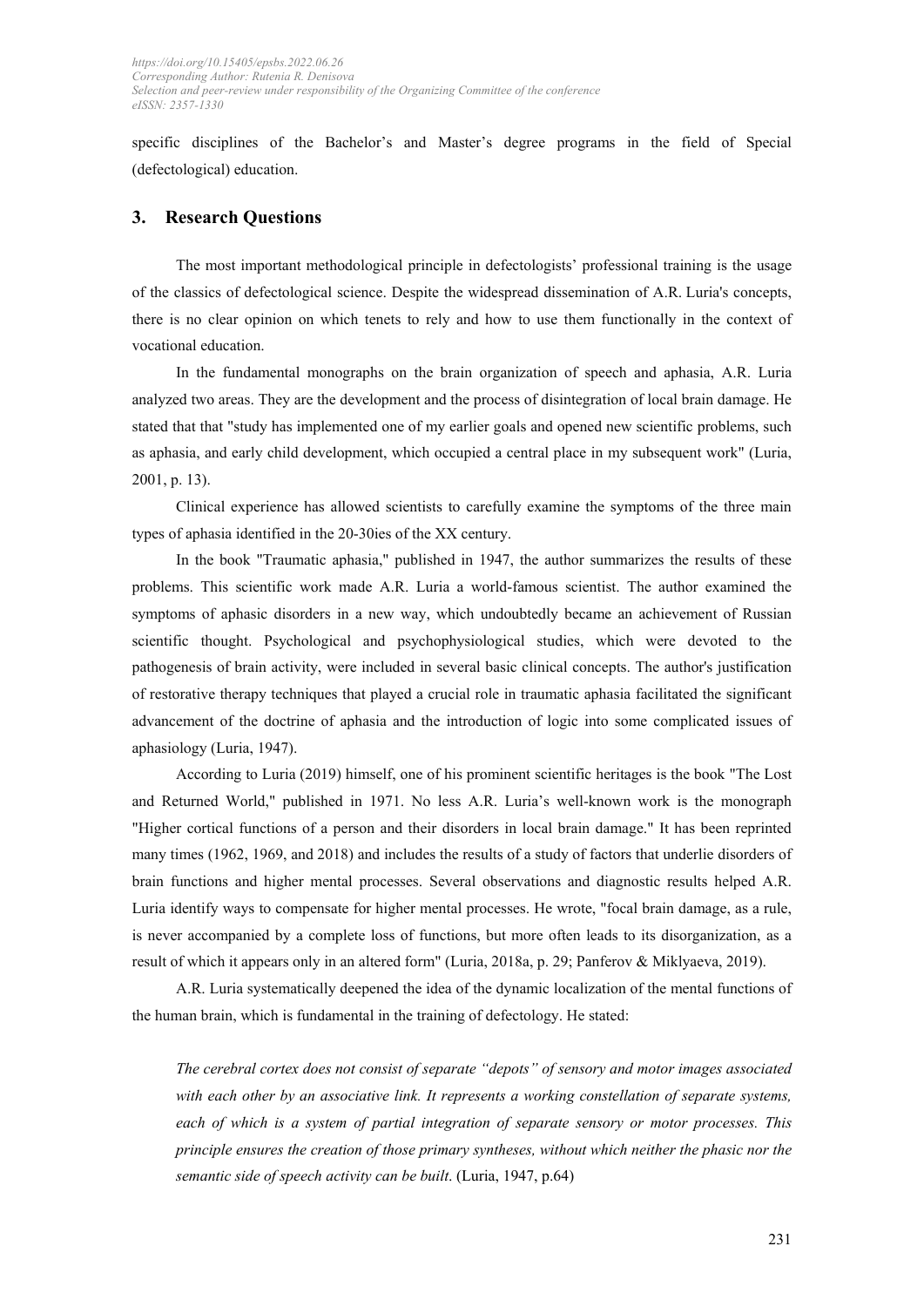The term "dynamic localization of mental functions" means that the same parts of the central nervous system enter into dynamic interaction when performing mental functions, changing their position and role. This implements the principle of the biological economy of mental activity.

In addition, in his scientific work "Functional organization of the brain," the author conducted a syndrome analysis of the systemic organization of mental processes, identified three main functional blocks, the participation of which is necessary for the implementation of any mental activity (Luria, 1975; Mikhailov et al., 2019).

Another outstanding and well-known A.R. Luria's study, published in 1973, was "Fundamentals of Neuropsychology." The book was published abroad under the title "The working brain: An introduction to neuropsychology." The first edition of the book was called "Working Brain," or "Active Brain," but the author changed the title to "Fundamentals of Neuropsychology," deciding that it reflected the content of the work better. The book presented a training course, the central place of which was occupied by various neuropsychological concepts and terms accumulated by Luria (2006) during his study of this field of national science, neuropsychology.

These facts emphasize the need for defectologists' professional training and a deeper methodological study of the brain organization issues of mental activity complex forms, outlined by A.R. Luria. In our paper, we foreground the idea that the study of the scientific concepts of A.R. Luria's theory during professional education contributes to the formation of professional thinking, methodological and defectological culture of a future specialist.

### **4. Purpose of the Studу**

This study was conducted in Blagoveshchensk State Pedagogical University, Blagoveshchensk, Amur Region. Its purpose was to identify methodological techniques and means of using the theoretical and practical tenets of A.R. Luria's theory in aphasiology in defectologists' professional training.

The novelty of this work is represented by a significant volume of A.R. Luria's primary sources studied by the students. It contributed significantly to the students' knowledge in aphasiology and the justification of methodological techniques for conducting this work.

#### **5. Research Methods**

Bachelor's degree and Master's degree students of Blagoveshchensk State Pedagogical University majoring in "Special (defectological) education" made the sample of our study.

The subject of the study was to identify the possibility of using the tenets of Alexander Romanovich Luria's theory in aphasiology in defectologists' professional training.

While conducting the research, we used both theoretical (literature analysis, generalization, comparison, and the like) and practical (observation, survey) research methods.

#### **6. Findings**

Having determined the sample, we studied the syllabi of the educational disciplines of the training area "Special (defectological) education" and identified the topics of special courses. During the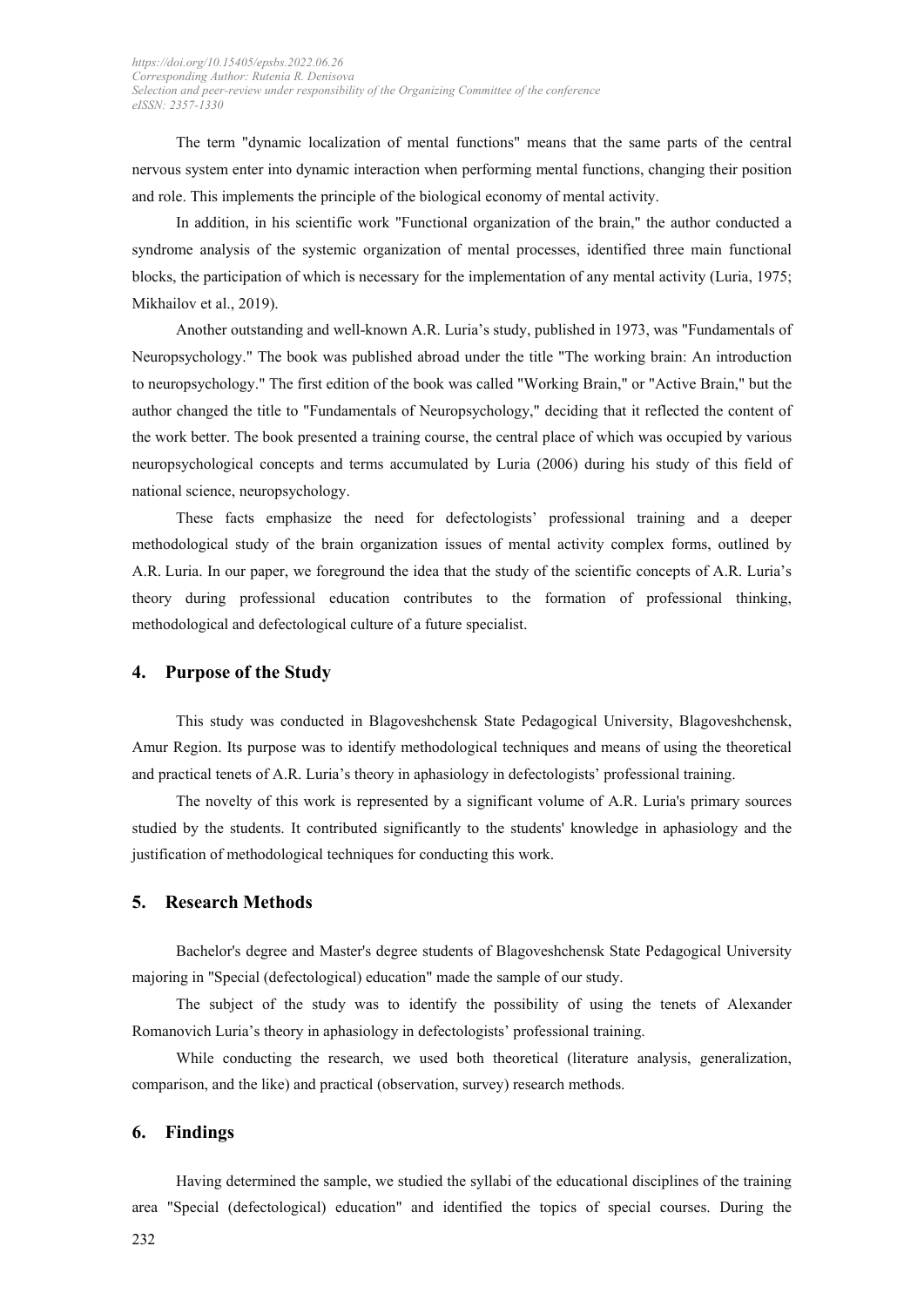experiment, it was necessary to use the theoretical and practical tenets of A.R. Luria' theory such as "The concept of aphasia," "Etiology of aphasia," "Classifications of aphasia," "Pathogenesis and symptoms of different forms of aphasia," "Restorative learning in different forms of aphasia," "Neuro-linguistic approach to the problems of speech disorders," "The teaching of A.R. Luria on the three functional blocks of the brain," "Examination of the state of higher mental functions in aphasia," and the like.

The classification of forms of aphasia contributes to basic knowledge for defectology students in aphasiology. Referring to the work "Traumatic aphasia," in which A.R. Luria gives his classification of this disorder, helps students reveal the features of the defect and methods of rehabilitation therapy. They consider the author's principles underlying various forms of aphasia, such as the analysis of topically limited brain damage and factor identification that underlie the entire complex of disorders occurring with local brain damage (Luria, 1947).

The identification of scientific approaches and rational directions of practical activity reflects the socially-oriented function of defectological education and forms the thinking skills of future specialists. Moreover, working with primary sources teaches students to acquire professional knowledge independently.

We consider it crucial to motivate students to study the content of primary sources. The book "Fundamentals of Neuropsychology" was a source for analysis of the structural and functional model of the brain as a substrate of mental processes. In addition, these materials made it possible to repeat in detail the psychological structure and brain mechanisms of individual mental processes, such as perception, attention, speech, memory, and the like (Luria, 2006).

It should be noted that in working with A.R. Luria's primary sources, we used a variety of techniques and tasks. Logical simulation, making an outline of the primary source, highlighting main problems and ideas (section, chapter), questions and answers for checking comprehension, making cards for material systematization, familiarization with the history of a primary source, and some other techniques have proved to be effective and are worth practicing and memorizing. These methods and techniques let students understand the essence of their future profession. They can also clarify the requirements for the activity, stimulate the development of communication skills, and promote independence and awareness of the space for future professional growth.

Having analyzed the experience of using these methods and techniques in defectologists' professional training, we concluded that they could be attributed to the analytical and semantic group. They do not simply fixate on scientific ideas and principal tenets. They help understand the essence of the activity, build the concept of correction and restoration of higher mental functions of people with disabilities.

Thus, the study of the cortical functions of the brain and the issues of the brain organization of complex forms of mental processes of persons with disabilities is the basis of theoretical knowledge, together with a method of determining practical activities for restorative learning.

In addition to a large amount of scientific information reflecting the work with terms, classifications, scientific approaches, A.R. Luria's works contain unique material about the scientist's clinical experience during the Great Patriotic War. So the book "The Lost and Returned World" is about the history of a person who suffered local brain damage due to a bullet wound. We are talking about a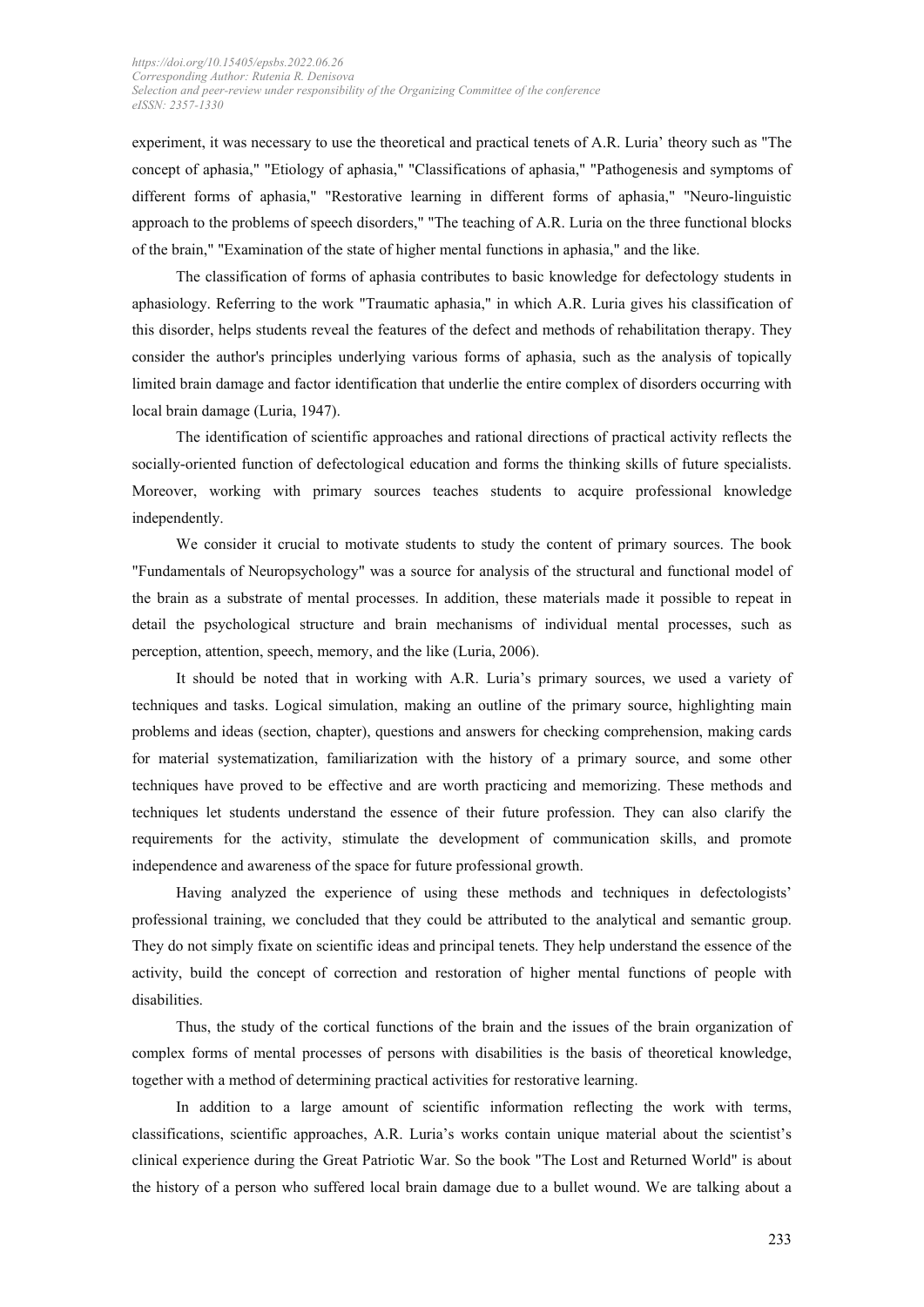lieutenant wounded in the left parietal region of the head. The bullet went deep into the brain but was not extracted (Luria, 2020a).

The students analyzed the clinical picture of the disorders caused by the bullet and the consequences associated with memory loss, professional skills, and learning ability. "The world of his words disintegrated, and he began to live in a world of strange, unfamiliar words that were so difficult to remember and the meaning of which was so difficult to understand" (Luria, 2019, p. 19).

The study of such examples made it possible not only to analyze neuropsychological approaches but determine the expediency and effectiveness of correctional-developmental and therapeutic-restorative work with children and adults. It also expanded the worldview and humanistically oriented the students in their future profession.

Analyzing the data obtained caused the decision to understand the students' attitude to work with primary sources, for instance, A.R. Luria's works. For this purpose, Bachelor's and Master's degree students have been surveyed annually during 2013-2020. The results are as follows. When asked about the desire to continue studying primary sources, 54% of the respondents answered positively. The effectiveness and productivity of this work were noted by 67% of students; 78% of the students stated their desire to start correctional and rehabilitation activities. Despite positive results of the survey, it should be noted that a low level of preparedness of university applicants entering defectological specialities is a nowadays big problem.

### **7. Conclusion**

Russian neuropsychologist A.R. Luria's works are valuable for defectologists' professional education. Principle tenets formulated by A.R. Luria and his followers are basic for students of defectology when studying aphasiology. These include the doctrine of the three main functional blocks of the brain necessary for any mental activity and the study of violations of higher mental processes in local brain damage (Luria, 1975).

This study identified the most effective methods and techniques for studying A.R. Luria's works. Namely, analytical and semantic tasks focused on the knowledge of the theoretical and methodological basis of future professional activity, together with the ways and methods of psychological and pedagogical correction.

When familiarizing with complex scientific ideas, such an approach helps overcome the separation of scientific content from practical defectological realization. In any case, the text of the primary source helps students notice, analyze, supplement, and compare the educational material with clinical study experience.

The study showed that in the course of training specialists in defectology, A.R. Luria's works should be used not fragmentally but systematically to form students' professional thinking, an integral vision of the essence of correctional and pedagogical activity.